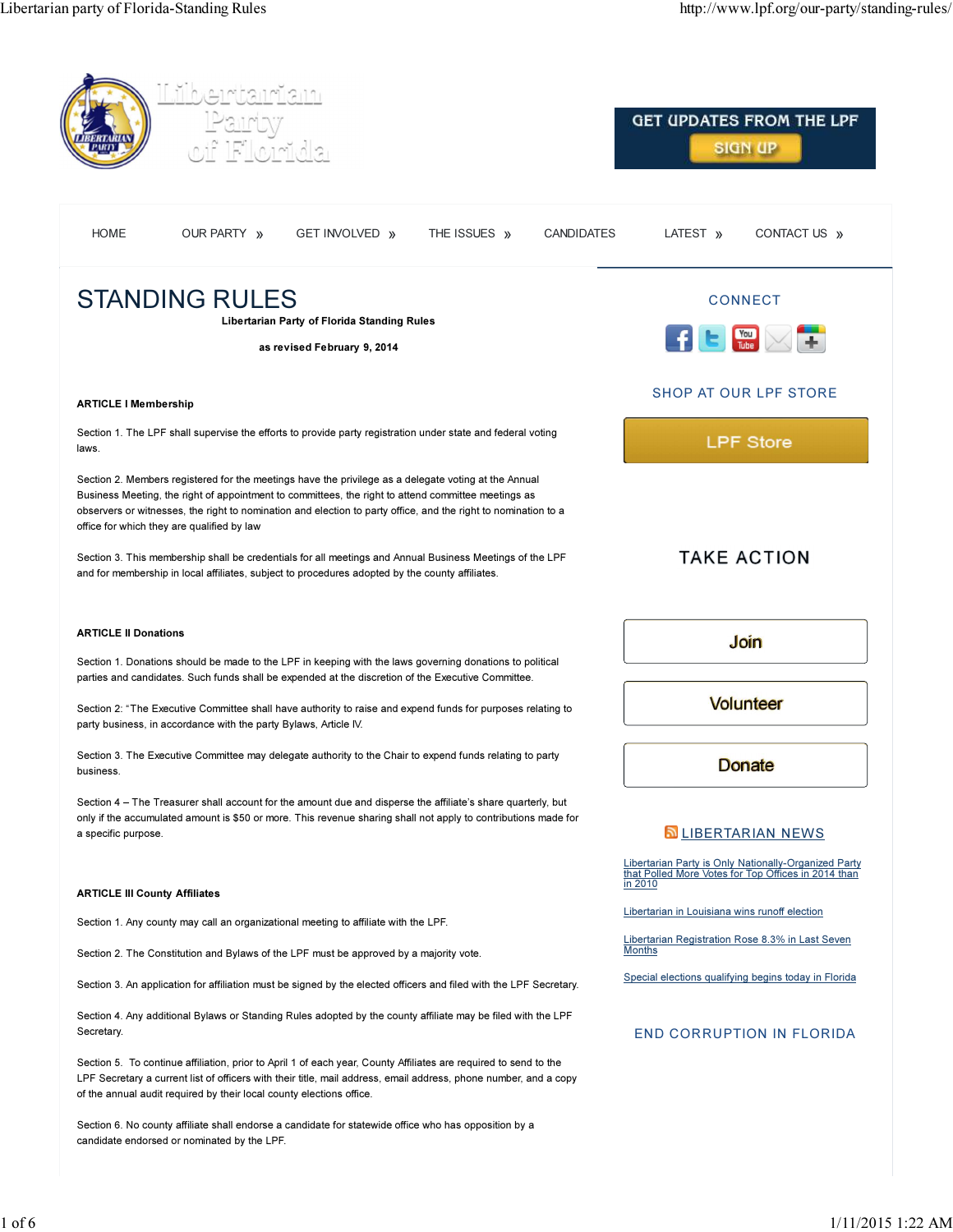Section 7. The county affiliate may petition the LPF or its officers or committees on any political matter.

## ARTICLE IV Election of Officers, Directors, Candidates

Section 1. All candidates for office and political office may be asked to confirm certain basic principles before the convention This may be delegated to the Selection Committee for candidates for party office (including Delegates to the National Convention of the Libertarian Party and Presidential Electors) and to the Candidate Committee for Candidates for political office, and includes confirming that they are members of the State Party and registered to vote in the state as Libertarians.

Section 2. All candidates for officers, representatives, and political office shall file intention forms with the Selection Committee or with the secretary if nominated from the floor. These will be provided by the committee.

Section 3. Such forms should be on file before the Executive Committee names a person to fill the vacancy.

Section 4. Candidates nominated must be able to serve if elected.

Section 5. Delegates and Alternates to the National Convention of the Libertarian Party not otherwise elected at an LPF State Convention shall be approved by the LPF Chair and the LPF Secretary to be credentialed as delegates and alternates. Members of the LPF EC may be credentialed as EX Officio Delegates at any time. All delegates and alternates must be registered to vote as Libertarians in Florida and be members of the LPF.

Section 6: Notice of all party meetings shall be provided and include the time, date, and place (or telephone conference number, internet URL, and login information where applicable) at least fourteen (14) days prior to the meeting date. Notice of meetings, including the above referenced information, shall be published on the official Libertarian Party of Florida website at http://www.lpf.org at least fourteen (14) days prior to the meeting date."

Section 7: In a presidential election year, the Executive Committee shall nominate presidential electors equal to the total number of U.S. Representatives and Senators in the State of Florida. The list of presidential elector nominees shall be presented to the Governor prior to September 1st, or as required by law.

#### ARTICLE V Executive Committee Meetings

Section 1. The Executive Committee shall meet at such time and place as directed by the Chairperson, or at the written request of one-third or more of the Executive Committee, or by the written request of a county affiliate. Notice shall be given in such manner to insure a quorum.

Section 2. The Executive Committee may without meeting, conduct business by communication, voting on questions put to them by or with the approval of the chairperson. Such vote shall be kept by the Secretary until the next meeting and then such vote shall be incorporated in the minutes. A majority vote of the committee shall prevail. If a majority of affirmative votes is not recorded within fifteen (15) days, the question will have failed to pass. (Amended by the Executive Committee, 7-10-93)

Section 3. Proxy voting shall not be allowed, but members can vote on specific questions by written notice. Voting by telephone can be conducted if no objection is raised.

Section 4. The Executive Committee, after review with the affiliate concerned, may, by a two thirds vote, suspend the affiliation of a county party, a member of the party, or an officer or director of the Executive **Committee** 

Section 5. The immediate past Chairperson shall serve on the Executive Committee and be entitled to all due notices, but shall not have the right to vote unless entitled to vote because of election to another Executive committee position. (Amended by the Executive Committee, 7-10-93)

Section 6. Non-attendance of executive committee members shall be handled as described in this section.

A) A member shall be deemed to be in non-attendance if, at a regularly scheduled Executive Committee meeting, the member fails to respond during roll call, or having missed roll call, fails to announce his or her presence before the meeting is adjourned.

B) A members non-attendance may be excused, and thus not counted for purposes of part A of this section by declaration of the chair.

C) When a member reaches the proscribed terms to be construed as resigned that resignation shall be accepted only upon successful motion to accept that resignation made by any member of the Executive Committee. Any such resigned member shall be removed from the Executive Committee without

# ARE YOU A LIBERTARIAN?

Are you a Libertarian? Take The Quiz to find out.

 $\mathbb{R}^{\mathbb{D}}_{\mathbb{R}}$ 

If you are, then join the LPF!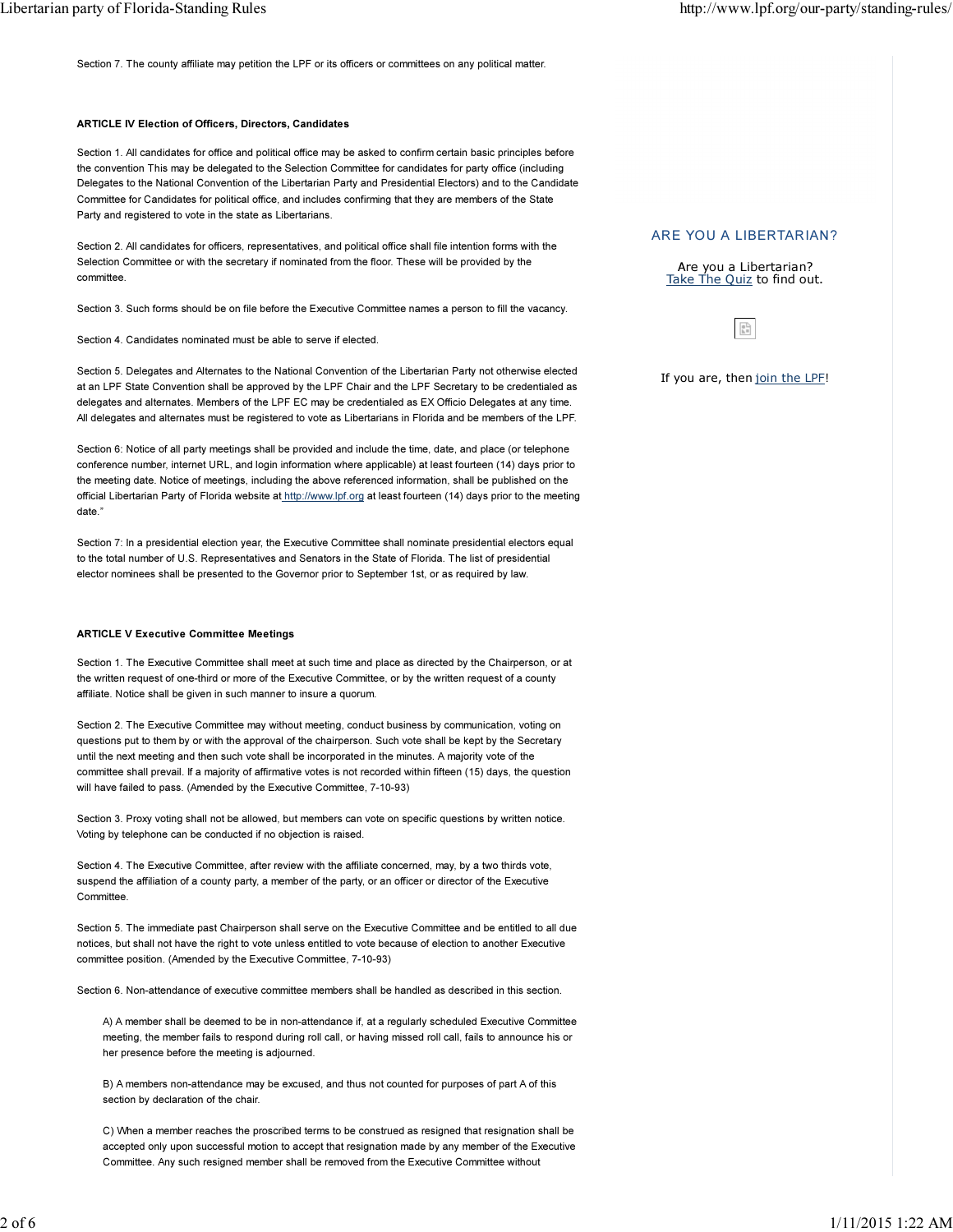prejudice to future appointment or election to the Executive Committee.

D) The secretary shall maintain and make available attendance records of all Executive Committee members.

E.) Members are required to announce if they are leaving early. Failure to do so will be considered an absence.

Section 7. Upon suspension of an officer of the party or a member of the executive committee, the officer or member may appeal the suspension in writing within 30 days. If no appeal is made by the suspended officer or member, they shall be removed from office upon expiration of the 30-day appeal period. If an appeal is made, the executive committee shall review the appeal and vote upon removal at the next regularly scheduled executive committee meeting. A 2/3 majority vote for will be required to remove the suspended officer or member. Should the vote fail, the suspension will be lifted.

Section 8 After 3 contiguous months of gross income over \$5000. before the start of each Executive Committee meeting, The Treasurer shall provide in writing the most current balance sheet, statement of operations, and statement of cash flows, either physically for in person meetings, or electronically for all other regularly scheduled meetings. The Treasurer shall in addition provide a report that reconciles all financial data reported to any state or federal entity with the same financial statements provided above.

#### ARTICLE VI Convention Rules

Section 1. A minority report may be made by two members or 10% of the committee on any plank of the platform or changes under the Rules Committee. There shall be a limit of two minority reports on any one of the items. The highest number of votes shall determine the rank of the reports.

Section 2. The Chairperson of the committee shall decide the order of business and the appearance of persons before the committee.

#### ARTICLE VII Statement of Principles, Platform & Policy

Section 1. The Statement of Principles of the party and Platform of the Libertarian Party may be ratified by the LPF.

Section 2. A supplement party platform for Florida politics may be presented to any annual convention.

Section 3. The LPF may adopt resolutions to present to the National Libertarian Party convention.

Section 4. The affiliates reserve the right to adopt local platforms.

Section 5. A vote of two-thirds of the general membership shall be required to veto the Statement of Principles and subject the LPF to suspension from the National Party.

Section 6. A vote of two-thirds of the general membership shall be required before the LPF will not actively support the National platform or candidate.

## ARTICLE VIII Spokesmanship

Section 1. The Chairperson shall speak for and at the direction of the Executive Committee and the Party.

Section 2. Persons speaking for the LPF shall have the express approval of the Chairperson or reserve their comments to personal comments.

## ARTICLE IX Proprietary Use of 'LPF' (Entire Article added at NOV 2007 Executive Committee Meeting)

Section 1. In recognition of the fact that the label "LPF" is frequently used to refer to the Libertarian Party of Florida, the members of the the LPF should adhere to the following guidelines:

A. Any website, discussion forum, email list server, or other similar entity, including, but not limited to, Yahoo groups and Google groups (hereinafter "web entities") that use the label "LPF" in its name shall be owned and operated only by current members of the Executive Committee of the Libertarian Party of Florida and its recognized affiliates;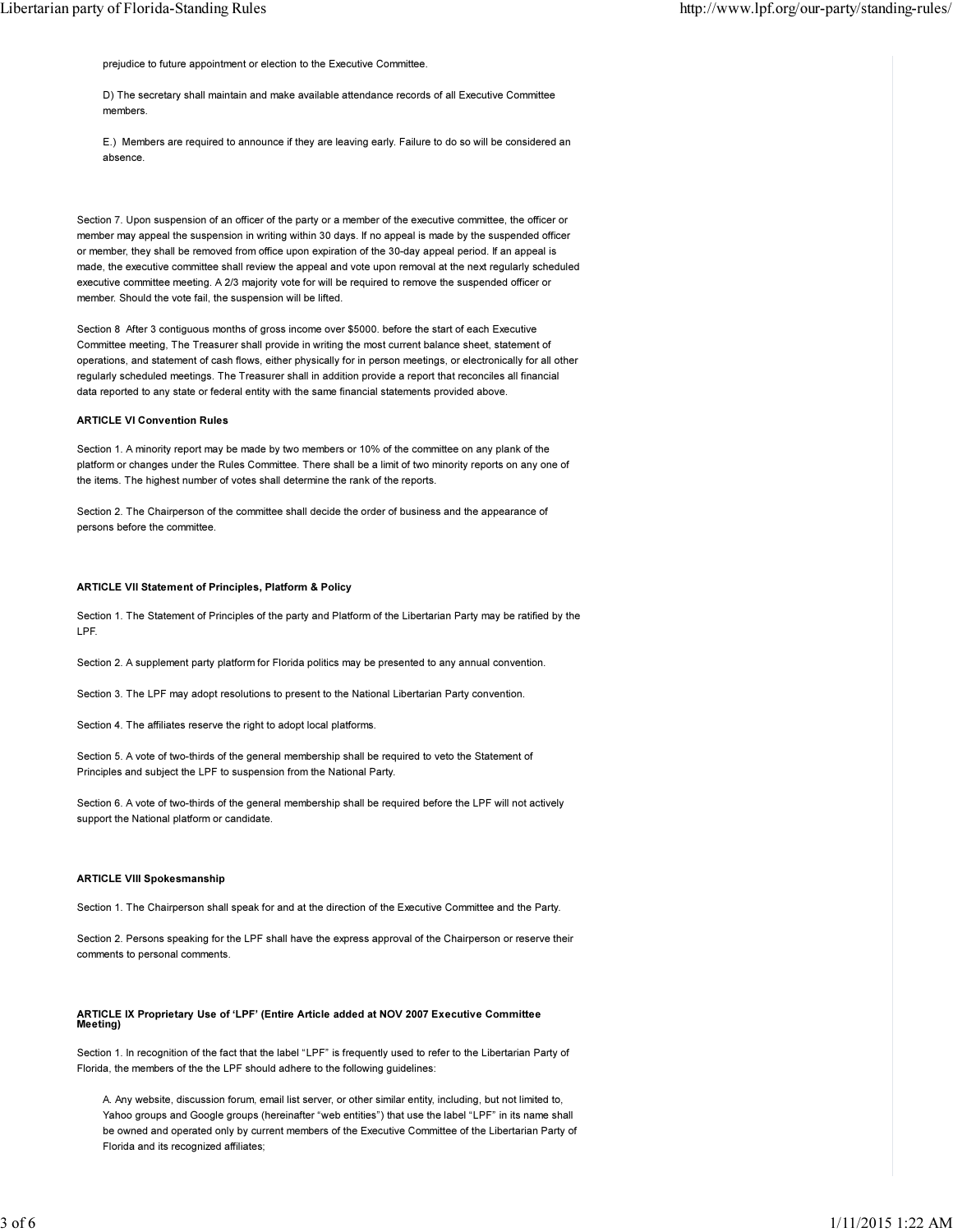B. Each web entity shall be owned, when practicable, by three current members of the Executive Committee of the Libertarian Party of Florida, one of which shall include the current Chair of the Libertarian Party of Florida, and, if the web entity is limited in scope to a county where an affiliate is recognized, the Chair of the local affiliate of the Libertarian Party of Florida;

C. If ownership cannot be practically shared due to the nature of the web entity, the Chair of the Libertarian Party of Florida, and, if applicable, the Chair of any local affiliate, shall be moderators of the web entity;

D. If the conditions of b. and c. cannot be satisfied, the operator or owner of the web entity shall seek the written authorization of the Chair of the Libertarian Party of Florida, and, if applicable, the Chair of any local affiliate to create or continue operating said web entity.

E. If any member operates a web entity that frequently includes discussion that references the LPF or could reasonably be mistaken by a member of the general public as authorized communication by the LPF, such member should cause to be included within the web entity a disclaimer similar to the following in form and meaning: "The contents of this site (group, etc.) are not authorized or approved by the the Libertarian Party of Florida or any of its affiliates.

Section 2. The LPF recognizes and respects the rights of others to use the label "LPF" to accurately refer to the Libertarian Party of Florida. The LPF also asserts its right to maintain control over any use of the label "LPF" that may cause confusion as to the source and authenticity of any content included in any web entity.

Section 3. The LPF, through the Chair, shall designate members to serve as owners and moderators of web entities. Said members will serve in such roles at the discretion of the Chair and may be removed from such position at any time by the Chair.

Section 4. The owners of any web entity shall have the authority to terminate said entity, but shall take all reasonable action to preserve the contents and history of such web entity prior to its termination.

Section 5. The owners and moderators of any web entity should establish and publish policies consistent with the purposes of the web entity and consistently enforce said policies. Said enforcement should be at the discretion of the owners or moderators, subject to the authority of the Chair of the Libertarian Party of Florida to remove and change the owners or moderators of any web entity.

Section 6. All archives, document stores, electronic data, etc. that were created by, at the direction of, or authorized by the LPF remain its property and such archive or web entity should be owned and operated as directed in 1. However, the LPF expressly acknowledges the right of any person to compile and publish public information, so long as the compilation or publication cannot be reasonably mistaken as action taken by or authorized by the LPF.

## ARTICLE X Annual Convention Agenda

Section 1. The Executive Committee shall manage all conventions.

Section 2. Any members may request the Executive Committee to include on the agenda any item. Such request shall be in writing to the Chairperson thirty (30) days prior to the convention, or within seven (7) days following the announced date and place of the convention, whichever is closest to the convention date.

Section 3. The agenda must include all items required by the Bylaws and Standing Rules.

Section 4. The Rules Committee may establish and publish convention rules to supplement existing requirements and Standing Rules. The Chairperson may exercise this right unless one third of the delegates object.

# ARTICLE XI Annual Convention

Section 1. Unless the Executive Committee sets a different date, the annual convention of the LPF shall be held in the fall of each year.(Amended by the Executive Committee, 8-19-00)

Section 2. Special meetings of the LPF may be called by the Executive Committee or by two (2) county affiliates, or by twenty-five percent (25%) of the county affiliates, whichever is the largest.

## ARTICLE XII Annual Convention Delegates & Procedures

Section 1. Motions to be offered in the business meetings should be reduced to writing, signed by the maker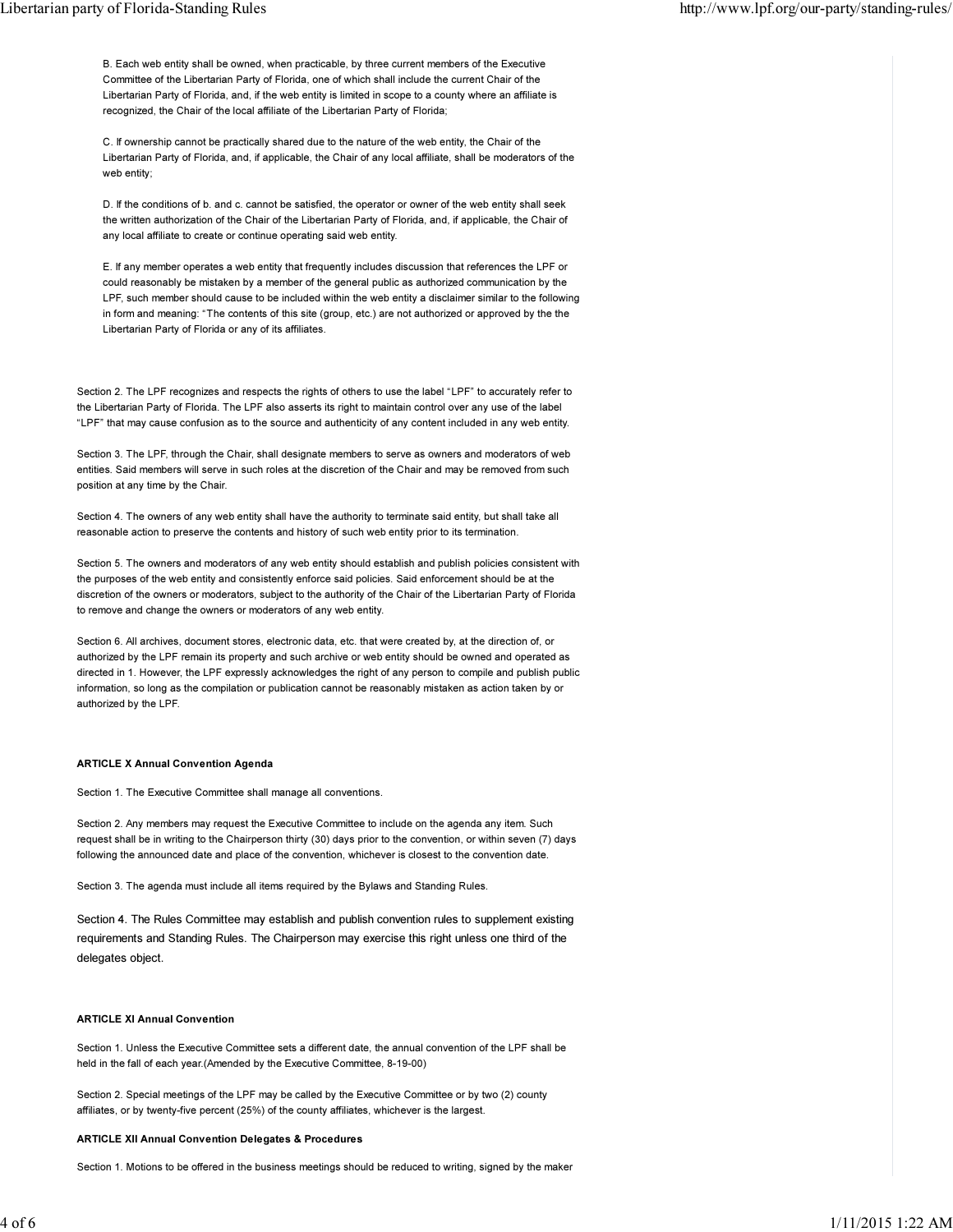and seconded, and filed with the Secretary; , except for routine matters, agenda items, short wording, or with leave of the Chairperson to omit written motions.

Section 2. The Annual Meeting Minutes (after approval by the Executive Committee) as well as any Committee reports to the Annual Meeting, including amendments to the Constitution and Bylaws, shall be printed and distributed at the next Annual Meeting.

## ARTICLE XIII Political Candidates

Section 1. Section 1. The Libertarian Party of Florida may provide financial and logistical campaign support, and conduct campaign activities only for Certified Libertarian Candidates.

Section 2: The Executive Committee is responsible for approving candidates who are vetted by the Selection Committee to run for public office. Candidates who have been both vetted by the Selection Committee and approved by the Executive Committee shall be known as Certified Libertarian Candidates. Certified Libertarian Candidates are eligible to receive financial and logistical campaign support from the LPF in accordance with applicable Florida and Federal law, and strictly at the discretion of the Executive Committee of the LPF in accordance with the Bylaws and Standing Rules.

# ARTICLE XV Amendments To the Standing Rules

Section 1. Adoption of the Standing Rules will be consistent with the adoption of the Constitution.

Section 2. The Standing Rules may be changed by a majority vote of the delegates to the annual convention or by two-thirds vote of the Executive Committee.



Paid for by the Libertarian Party of Florida. Not authorized by any candidate or candidate's committee.

@ 2013 COPYRIGHT LIBERTARIAN PARTY OF FLORIDA 1-855-FLA FREE (855-352-3733)